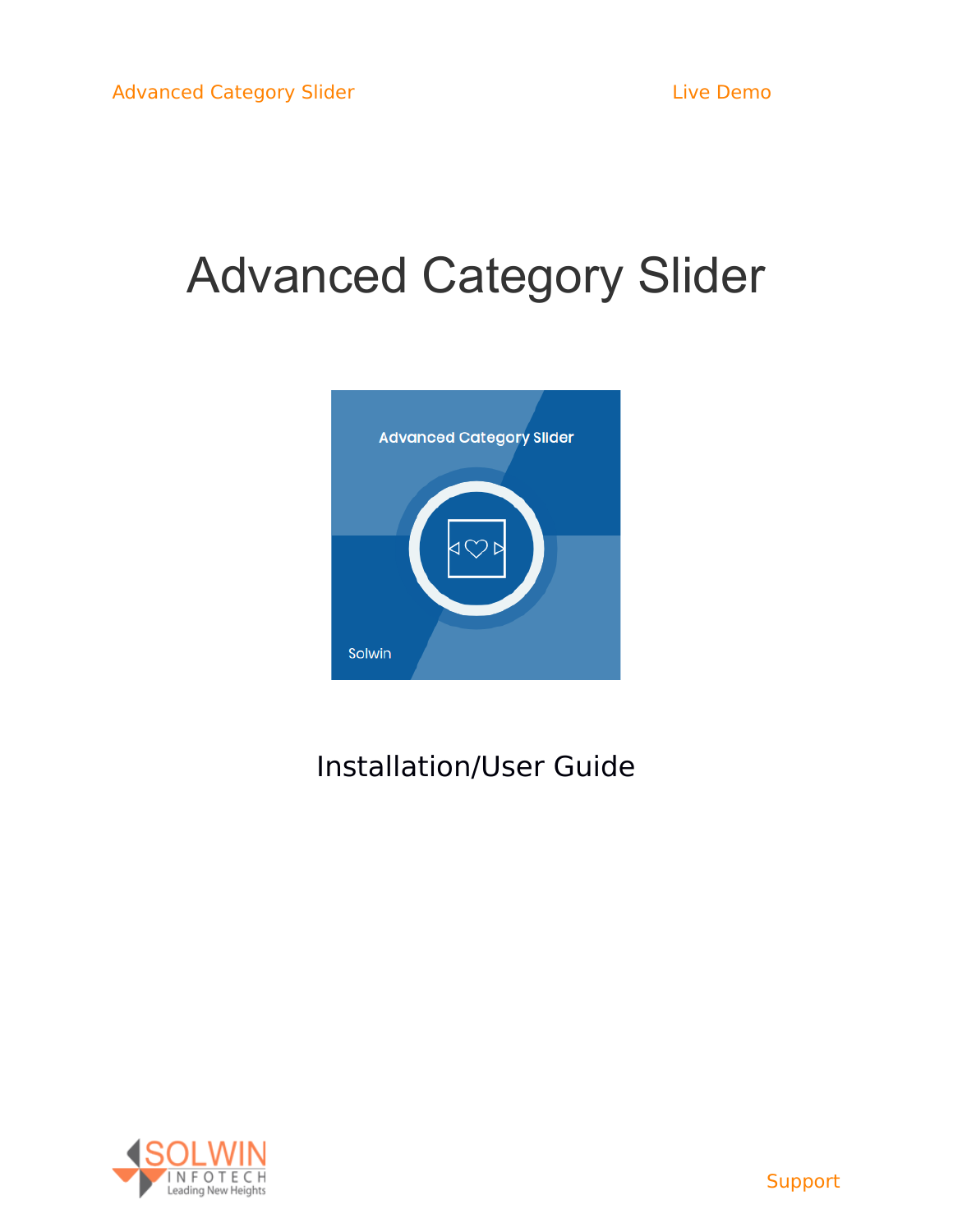### **Installation Process:**

**Note:** Please take a backup of your all Magento files and database before installing or updating any extension.

### **Extension Installation:**

- Download the Advanced Category Slider . ZIP file from the Magento account.
- Log in to the Magento server (or switch to) as a user, who has permission to write to the Magento file system.
- Create folder structure **/app/code/Solwin/Categoryblocks/** to your site root directory.
- Extract the contents of the .ZIP file to the folder you just created.
- Navigate to your store root folder in the SSH console of your server:
- Run upgrade command as specified : **php bin/magento setup:upgrade**
- Run deploy command as specified : **php bin/magento setup:staticcontent:deploy -f**
- Clear the cache either from the admin panel or command line **phpbin/magento cache:clean**
- Now, you can see the Solwin menu in the admin panel. Please go to **Solwin** -> **Advanced Category Slider** -> **Configuration** and select **Enable** to Yes.
- Change/Set all other options as per your requirements and save settings.

### **Overview:**

Advanced Category Slider Magento 2 extension allows the store admin to display category slider in the store. Using this extension, the store admin can easily display category slider on the particular category page with category thumbnail, category name, and category description. The extension can display the slider on the home page or any cms pages. This extension helps store owners to display latest categories on the home page. Easily set category slider options from the admin control panel like slider speed, slider pagination, pagination speed, autoplay, pause on mouse hover. Advanced Category Slider Magento 2 extension allows the store admin to display category slider on any category pages by selecting option Show in category pages to yes from the admin control panel settings.

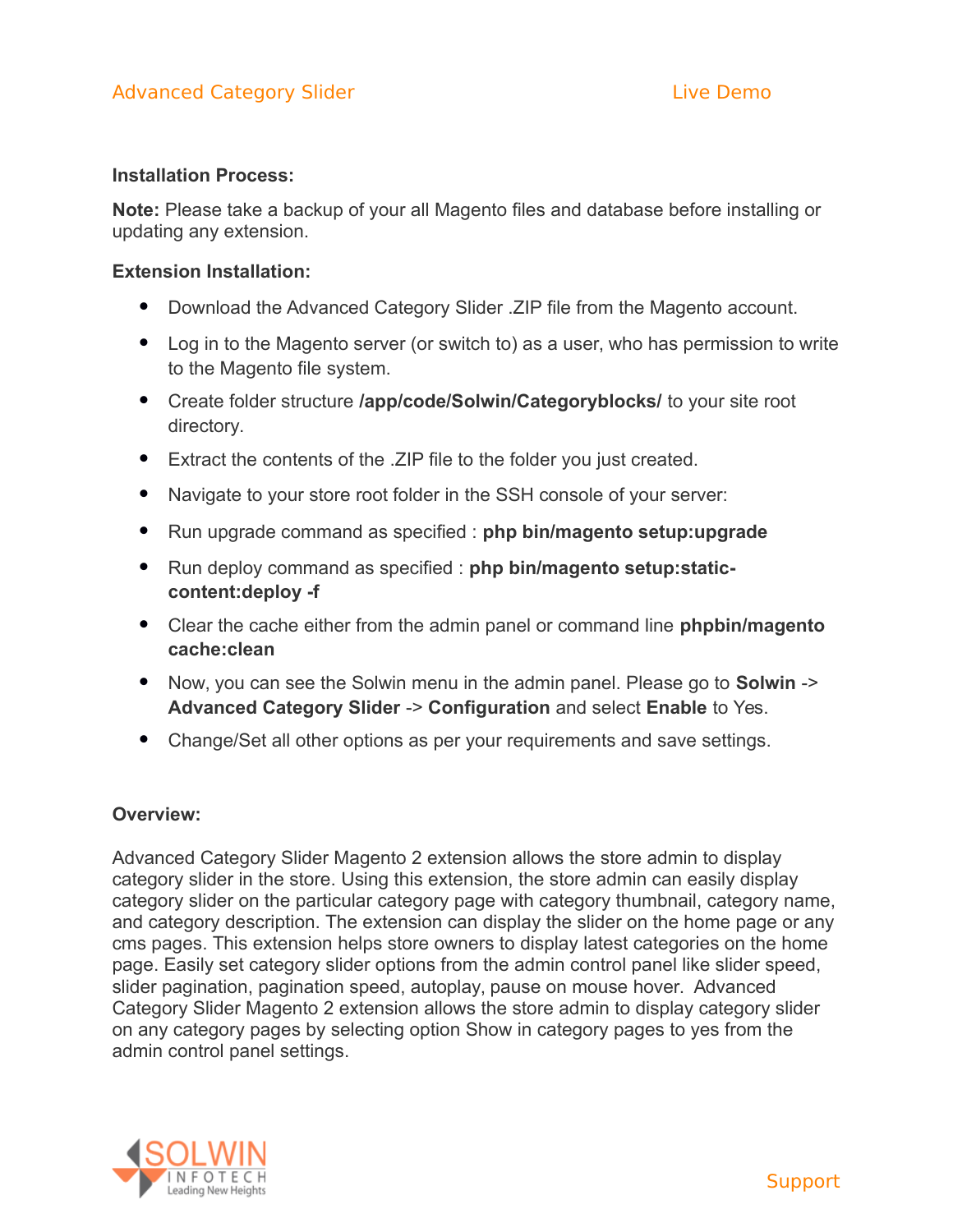# Advanced Category Slider [Live Demo](http://magedemo.solwininfotech.com/magento2/extension/marketing/sim2acs)nstructure Category Slider Live Demonstructure Demonstructure Demonstructure

### **Key Features:**

- It provides a fully customizable interface of the extension from admin.
- The extension comes with responsiveness.
- It's very easy to call on the home page or any cms pages.
- Display categories block with a slider on homepage & category pages.
- Set the default image width.
- Easily set slider speed from the admin control panel.
- Enable/disable slider pagination & pagination speed.
- Slider supports Pause on mouse hover and autoplay features.
- Improve your store usability and performance.

### **Admin control panel:**

In the Configuration tab, the extension allows the store owner to enable or disable the module in the store and provides more configuration options to customize the category slider.

There are so many configuration options in the Configuration tab. Let's discuss all in more detail. Go to **Solwin >> Advanced Category Slider >> Configuration**.

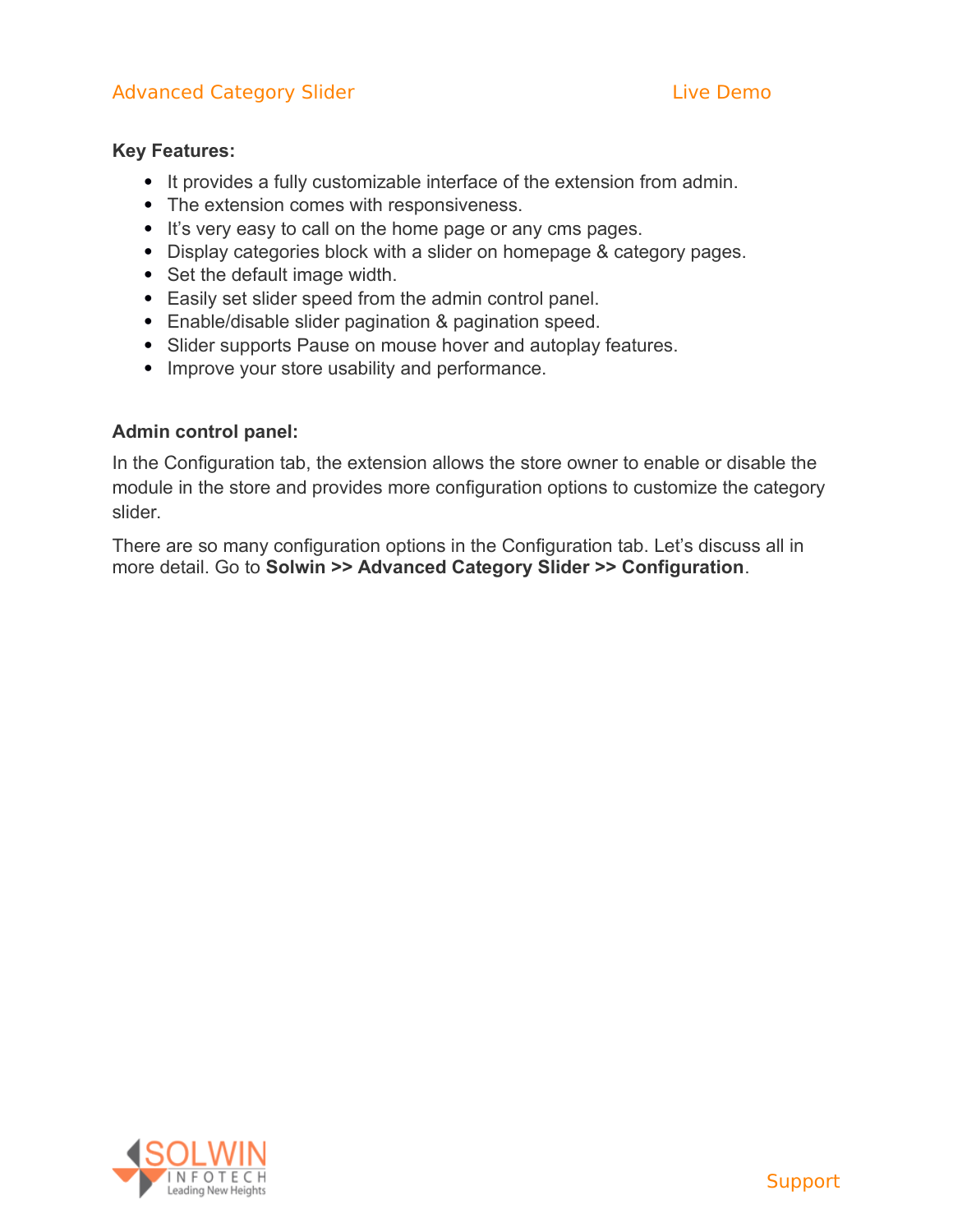$\odot$ 

# **General Settings:**

| ener |  |
|------|--|
|------|--|

| Enable<br>[store view]                             | Yes                                                                                                                                                                                                                     |  |
|----------------------------------------------------|-------------------------------------------------------------------------------------------------------------------------------------------------------------------------------------------------------------------------|--|
| Show In Category Pages<br>[store view]             | Yes                                                                                                                                                                                                                     |  |
|                                                    | Enable slider for category pages for this you need to change "Additional Image" setting<br>from Catalog -> Categories section.                                                                                          |  |
| Show In Home/CMS Page<br>[store view]              | Yes                                                                                                                                                                                                                     |  |
|                                                    | Enable slider for Home/CMS page.                                                                                                                                                                                        |  |
| Short Code For Home/CMS Page<br>[store view]       | Please enter below code in Home/CMS page to display on it.<br>{{block class="Solwin\Categoryblocks\Block<br>\Home\Categoryblocks" name="category_block"<br>template="Solwin_Categoryblocks::categoryblock_home.phtml"}} |  |
| <b>Select Category For Home/CMS Page</b>           | Camera                                                                                                                                                                                                                  |  |
| [store view]                                       | <b>Smart Phone</b><br>Computer<br>TV<br>۳                                                                                                                                                                               |  |
|                                                    | Laptop<br>混<br>Select category that you want to display in category slider.                                                                                                                                             |  |
| <b>Block Title</b><br>[store view]                 | <b>Latest Collection</b>                                                                                                                                                                                                |  |
| <b>Show Category Name</b><br>[store view]          | Yes                                                                                                                                                                                                                     |  |
| <b>Show Category Product Count</b><br>[store view] | Yes                                                                                                                                                                                                                     |  |

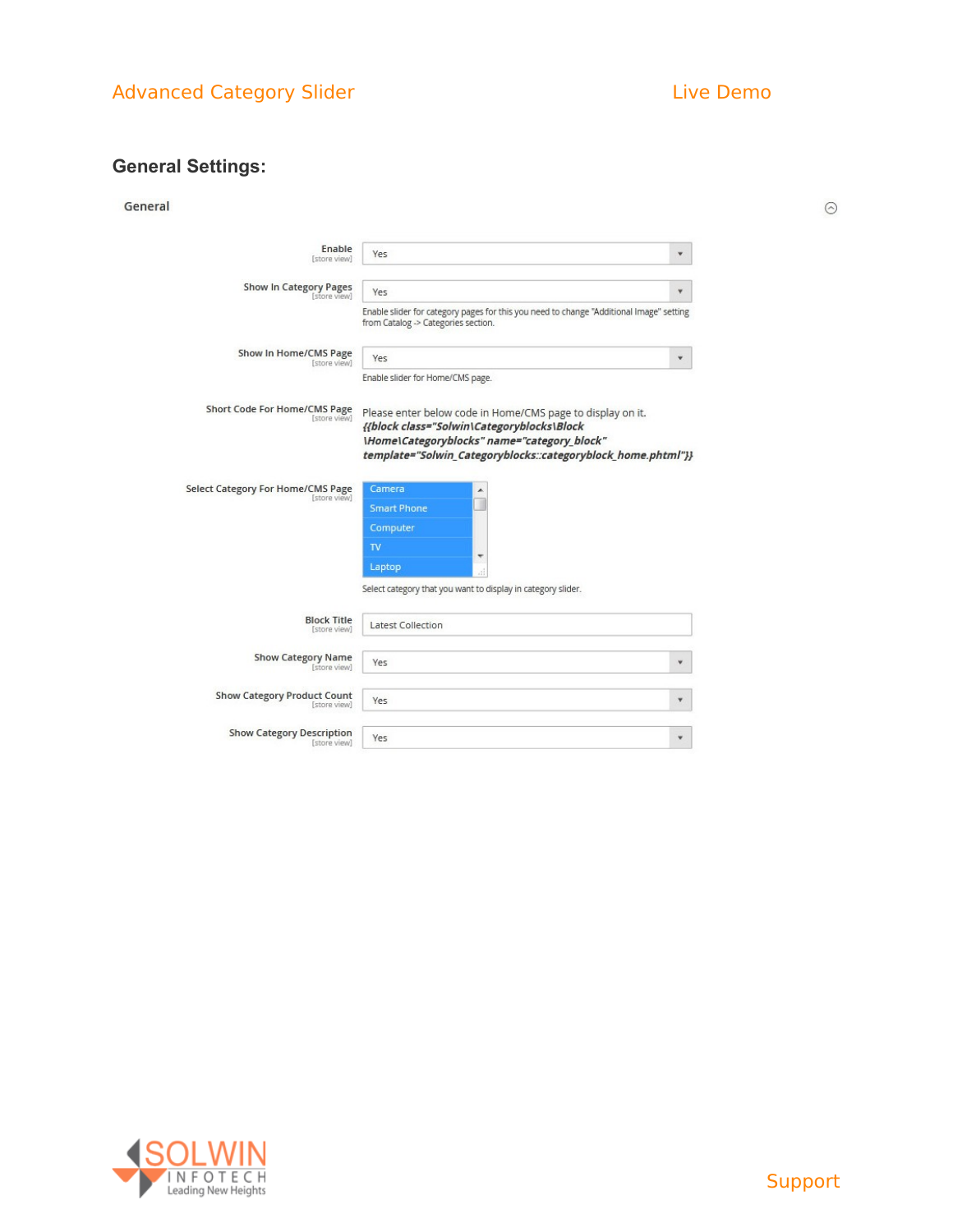- **Enable:** Yes | No.
- **Show In Category Pages:** Yes | No.
- **Show In Home/CMS Page:** Yes | No.
- **Short Code For Home/CMS Page:** Paste this short code in the Home/CMS page to display category slider on it.
- **Select Category For Home/CMS Page:** Select categories to display in the Home/CMS page slider.
- **Block Title:** Enter the title of category block.
- **Show Category Name:** Yes | No.
- **Show Category Product Count:** Yes | No.
- **Show Category Description:** Yes | No.

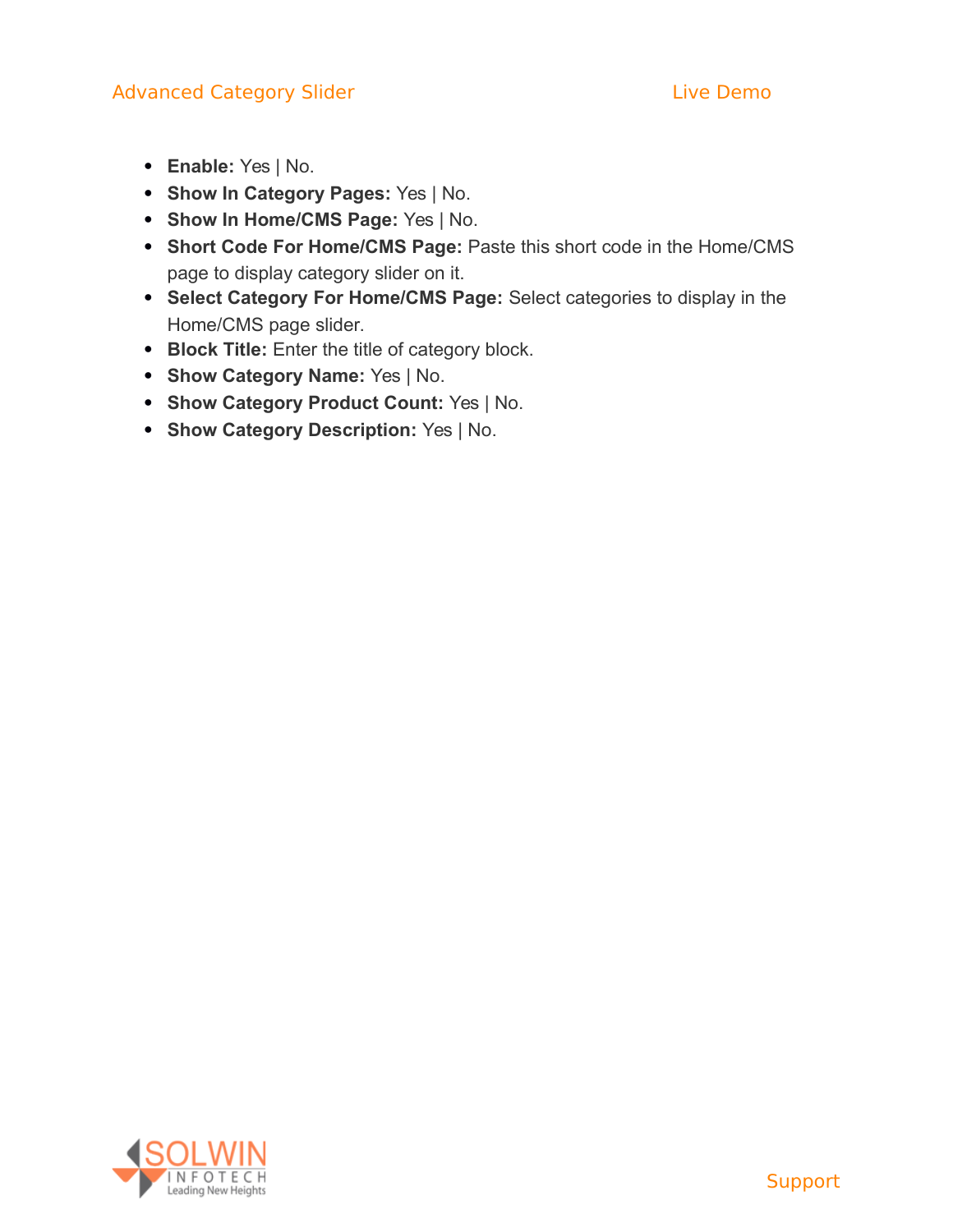$\odot$ 

| Design                                               |                                                                                                                                           |  |  |  |
|------------------------------------------------------|-------------------------------------------------------------------------------------------------------------------------------------------|--|--|--|
| <b>Image Width</b><br>[store view]                   | 200                                                                                                                                       |  |  |  |
|                                                      | Set image width in pixel. Default value is 200. Ex: 200. Image<br>width will adjust as per slider configuration.                          |  |  |  |
| <b>Category Name-Transform Style</b><br>[store view] | Uppercase                                                                                                                                 |  |  |  |
| Length Of Trimmed Category Name<br>[store view]      | 20                                                                                                                                        |  |  |  |
|                                                      | Display truncated string with ""(3 dots) if category name is<br>too large (Eg. Categoryname)<br>Set 0 for displaying whole category name. |  |  |  |
| Length Of Trimmed Category                           | 65                                                                                                                                        |  |  |  |
| <b>Description</b><br>[store view]                   | Set 0 for displaying whole category description.                                                                                          |  |  |  |
| Slide Speed<br>[store view]                          | 200                                                                                                                                       |  |  |  |
|                                                      | Slide speed in milliseconds (eg. 200)                                                                                                     |  |  |  |
| <b>Show Pagination For Slider</b><br>[store view]    | Yes                                                                                                                                       |  |  |  |
| <b>Pagination Speed</b><br>[store view]              | 800                                                                                                                                       |  |  |  |
|                                                      | Pagination speed in milliseconds (eg. 800)                                                                                                |  |  |  |
| <b>Enable Auto Play</b><br>[store view]              | Yes                                                                                                                                       |  |  |  |
| Pause On Hover<br>[store view]                       | Yes                                                                                                                                       |  |  |  |
|                                                      | Pause on mouse hover.                                                                                                                     |  |  |  |

### **Design:**

- **Image Width:** Set the width of the image.
- **Category Name-Transform Style:** None | Uppercase | Capitalize | Lowercase.
- **Length Of Trimmed Category Name:** Set truncated string length if the category name is too large.
- **Length Of Trimmed Category Description:** Set truncated length string if the category description is too large.
- **Slide Speed:** Set the speed of the slide.
- **Show Pagination For Slider:** Yes | No.
- **Pagination Speed:** Set pagination speed.



[Support](https://support.solwininfotech.com/)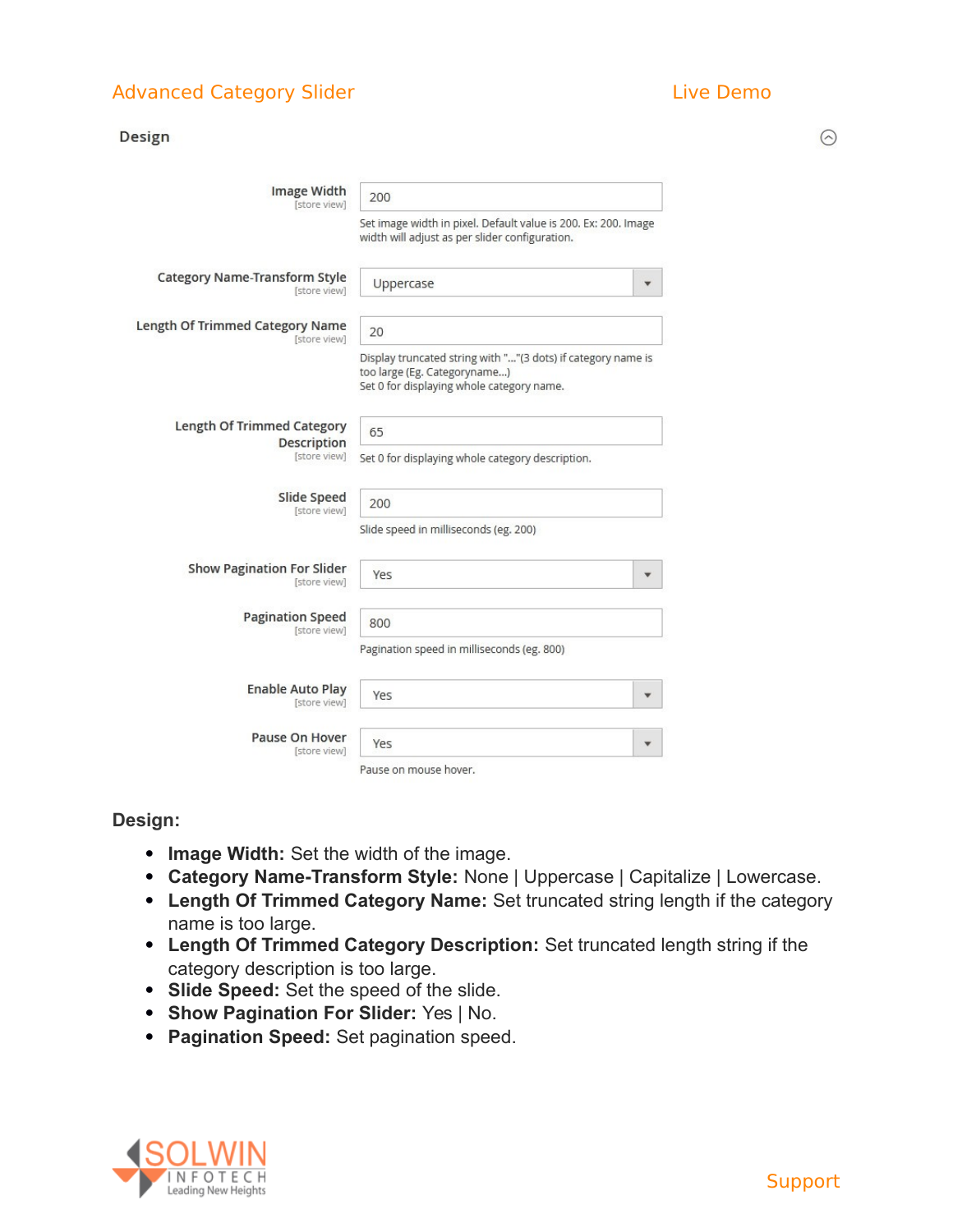# Advanced Category Slider [Live Demo](http://magedemo.solwininfotech.com/magento2/extension/marketing/sim2acs)nstructure Category Slider Live Demonstructure Demonstructure Demonstructure

- **Enable Auto Play:** Yes | No.
- **Pause On Hover:** Yes | No.

| <b>Show Navigation For Slider</b>                       | $\overline{\mathbf{v}}$                                   |
|---------------------------------------------------------|-----------------------------------------------------------|
| [store view]                                            | Yes                                                       |
| <b>Navigation Text For Slider</b>                       | "<",">"                                                   |
| [store view]                                            | "Prev","Next"                                             |
| <b>Category Name Background Color</b>                   | $\bigcirc$                                                |
| [store view]                                            | If you don't want to use this option leave textbox empty. |
| <b>Category Name Background Hover Color</b>             | O                                                         |
| [store view]                                            | If you don't want to use this option leave textbox empty. |
| <b>Category Name Font Color</b>                         | 0                                                         |
| [store view]                                            | If you don't want to use this option leave textbox empty. |
| <b>Category Name Font Hover Color</b>                   | 9                                                         |
| [store view]                                            | If you don't want to use this option leave textbox empty. |
| <b>Category Name Border Color</b><br>[store view]       | If you don't want to use this option leave textbox empty. |
| <b>Category Name Border Hover Color</b><br>[store view] | If you don't want to use this option leave textbox empty. |
| <b>Category Name Border Style</b>                       | None                                                      |
| [store view]                                            | $\overline{\mathbf{v}}$                                   |
| <b>Category Name Overlay On Image?</b>                  | No                                                        |
| [store view]                                            | $\overline{\mathbf{v}}$                                   |

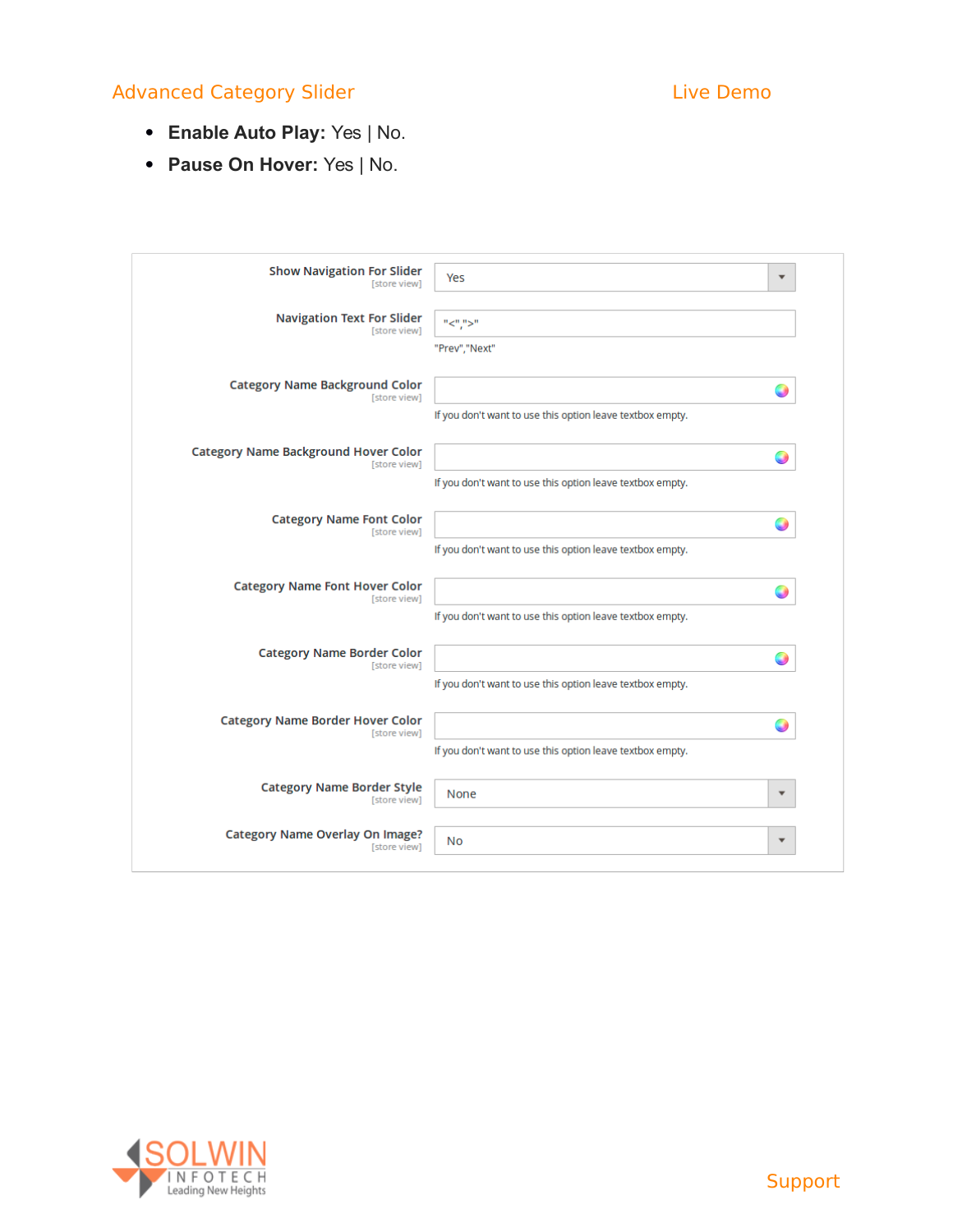# Advanced Category Slider [Live Demo](http://magedemo.solwininfotech.com/magento2/extension/marketing/sim2acs)nstructure Category Slider Live Demonstructure Demonstructure Demonstructure

- **Show Navigation For Slider:** Yes | No.
- **Navigation Text For Slider:** Enter navigation text for the slider.
- **Category Name Background Color:** Select the category name background color.
- **Category Name Background Hover Color:** Select the category name background hover color.
- **Category Name Font Color:** Select the category name font color.
- **Category Name Font Hover Color:** Select the category name font hover color.
- **Category Name Border Color:** Select the category name border color.
- **Category Name Border Hover Color:** Select the category name border hover color.
- **Category Name Border Style:** Square | Round | None.
- **Category Name Overlay On Image?:** Yes | No.

### **Category Page Settings:**

In the Category page, the extension allows the store admin to add category additional image and category selection list in the catalog edit section. Let's discuss all in more detail.

Go to **Catalog >> Categories**, click on a particular category and open an **Additional Image** dropdown field.

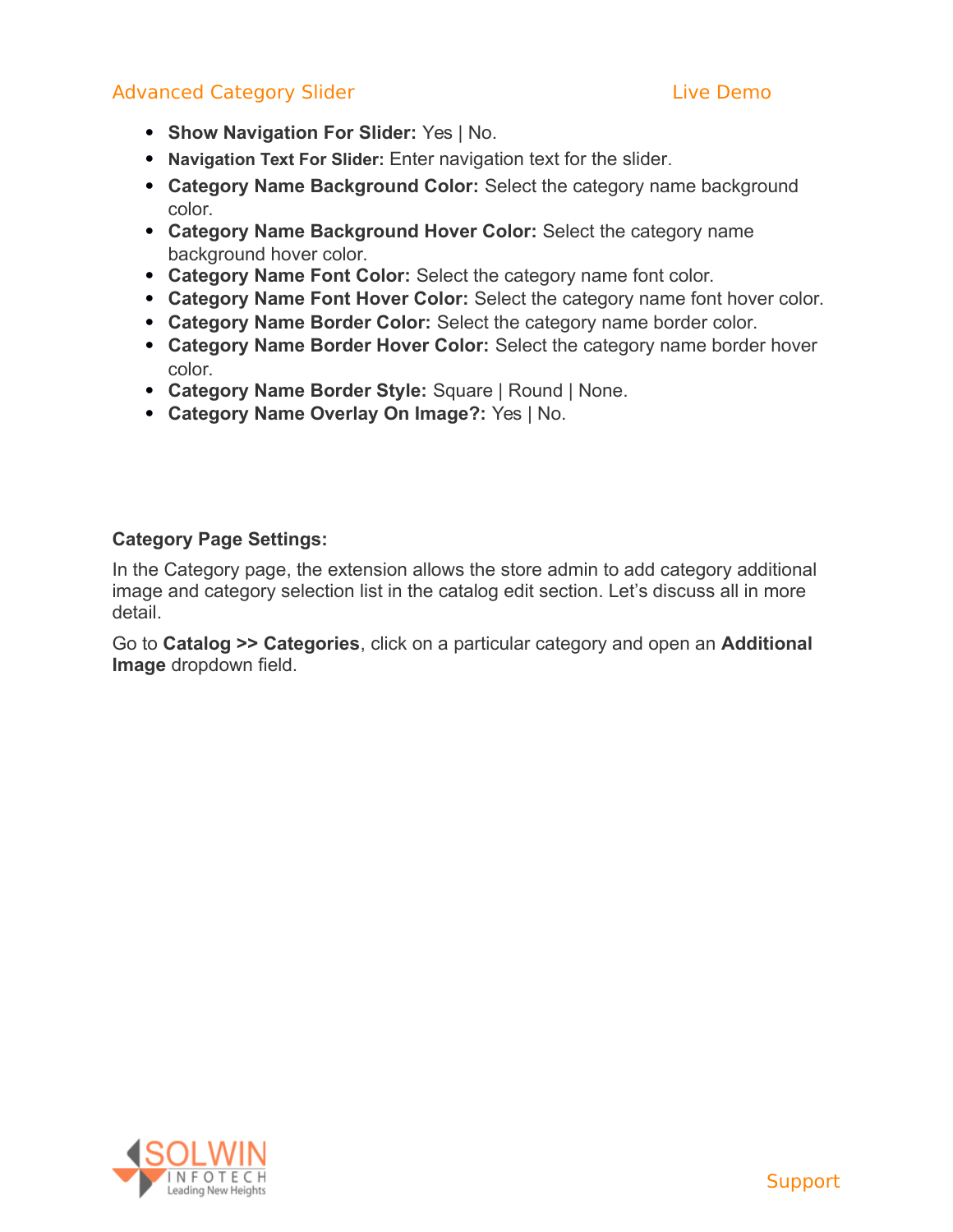# Advanced Category Slider [Live Demo](http://magedemo.solwininfotech.com/magento2/extension/marketing/sim2acs)nstructure Demonstructure Demonstructure Demonstructure Demonstructure Demo



- **Additional Image:** Upload an additional image for a category that is displayed in the slider as a category image.
- **Categories List:** Select categories to display in the slider.

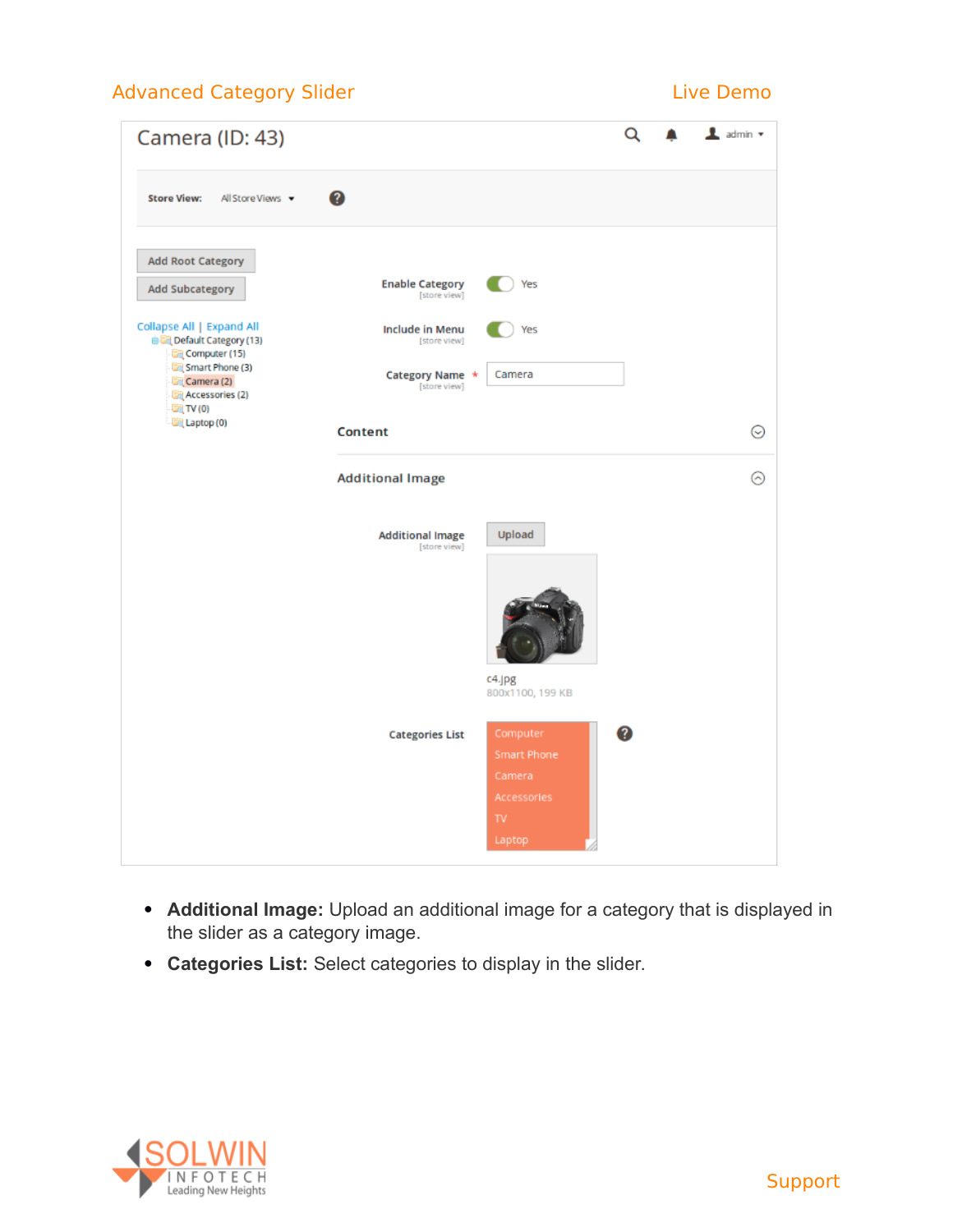### **Customer View:**

# **Advanced Category Slider in Home page**



# **Advanced Category Slider in Category page**

| Home > Camera                                               |                          |                        |                 |                                     |  |
|-------------------------------------------------------------|--------------------------|------------------------|-----------------|-------------------------------------|--|
| <b>SHOPPING OPTIONS</b>                                     | <b>LATEST COLLECTION</b> |                        |                 |                                     |  |
| <b>PRICE</b><br>$\checkmark$                                |                          |                        |                 |                                     |  |
| <b>COMPARE PRODUCTS</b><br>You have no items to compare.    |                          |                        |                 |                                     |  |
| <b>MY WISH LIST</b><br>You have no items in your wish list. |                          | nkvi                   |                 |                                     |  |
| <b>SPECIAL</b><br><b>DEAL'S</b><br><b>SHOP NOW</b>          | <b>COMPUTER (2)</b>      | <b>SMART PHONE (3)</b> | CAMERA (2)<br>۰ | <b>ACCESSORIES (2)</b>              |  |
|                                                             | <b>CAMERA</b>            |                        |                 |                                     |  |
| $\langle \cdot \rangle$ $>$<br><b>LATEST POST</b>           | 田田<br>2 Items            |                        |                 | Sort By<br>Position<br>$\checkmark$ |  |
| WATCH COLLECTION                                            |                          |                        |                 |                                     |  |